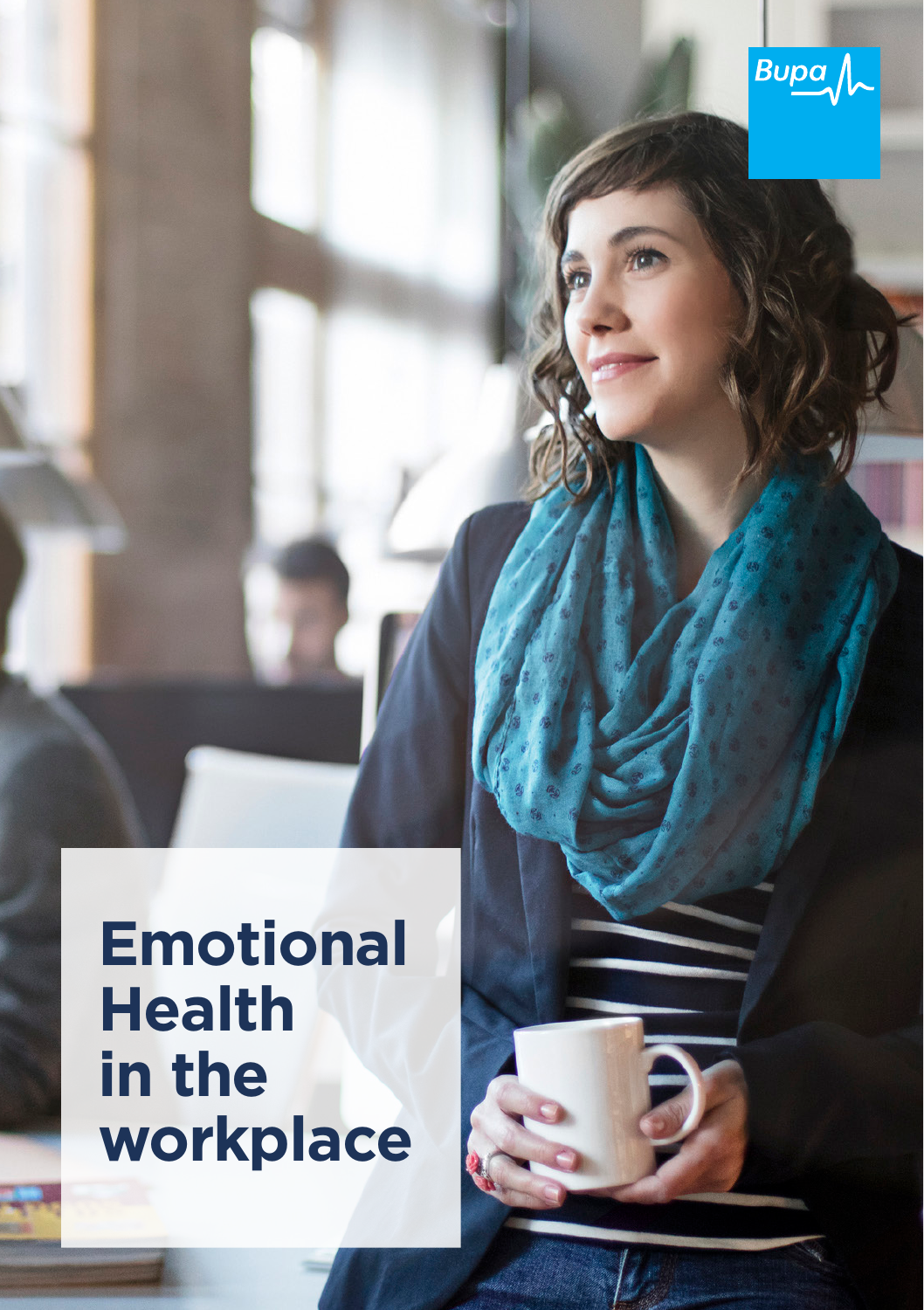

**With Australian businesses losing around 12.5 million days of productivity annually due to mental health conditions and untreated mental health problems thought to cost the Australian economy \$10.9 billion a year, it is no wonder that it has become an area for action.** 

Growing scientific evidence links workplace psychosocial stressors such as job strain, job insecurity and low social support at work with poor mental and physical health. In fact, symptoms of work-related stress may include a drop in work performance, fatigue, headaches, an increase in sick days or absenteeism and contribute to anxiety and depression.

As an employer, improving your understanding of mental health issues and how they are affected by the workplace can be hugely beneficial for you, as well as for your teams, not to mention those who may be living with work-related stress and depression.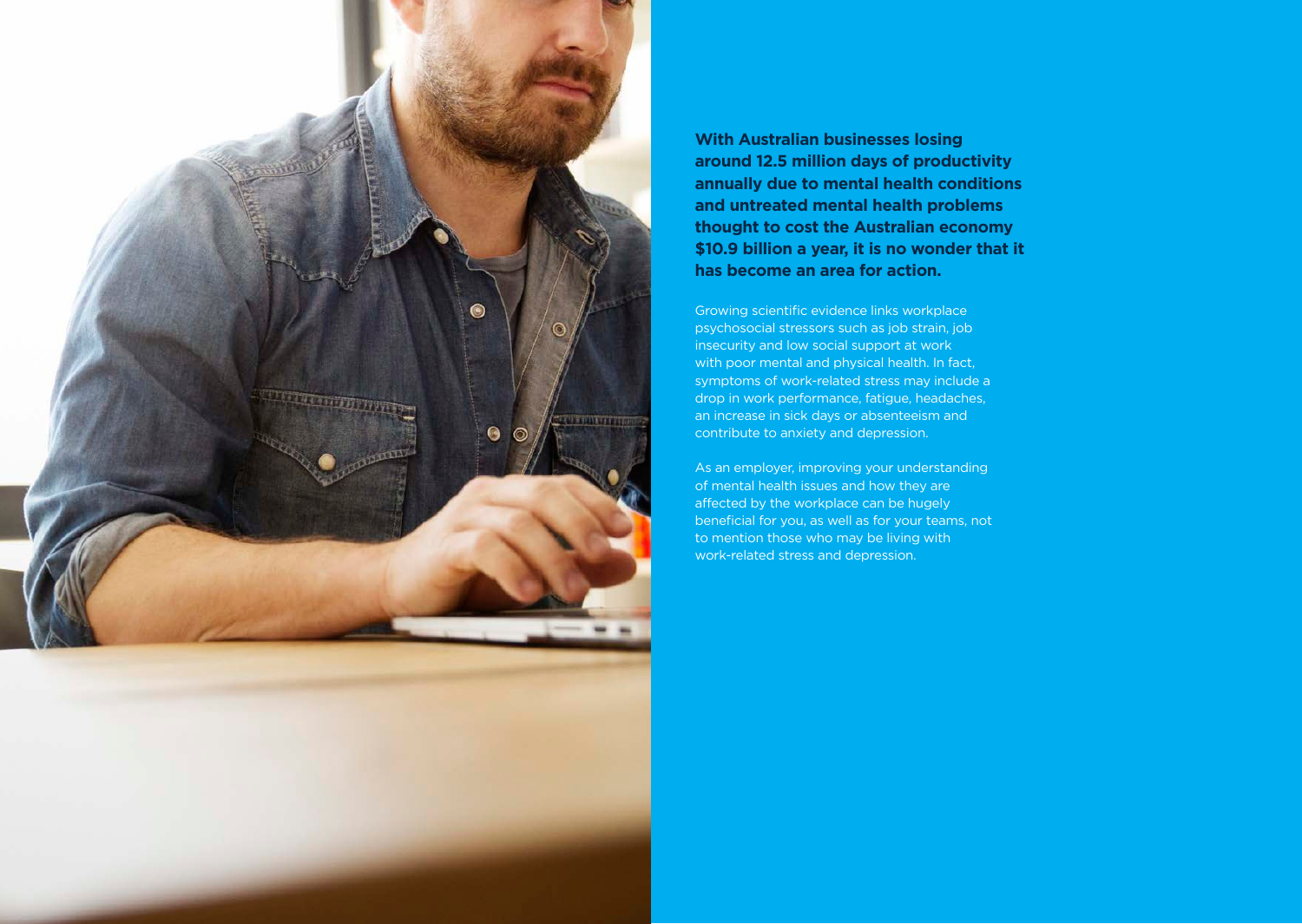# **Depression in the workplace**

According to the World Health Organisation, depression is the leading cause of disability worldwide. By 2030, it is estimated that it will be largest contributor to the global burden of disease, most likely due to the lack of preventive programs and poor access to treatments.

It follows naturally that a condition as common as depression is likely to affect each and every workplace. More than 14% of the Australian workforce – at least 1.5 million people – are likely affected by depression according to a government health survey. Having depression can reduce a person's ability to function in every aspect of life, from work to home and socially too. The immense personal, family and financial costs associated with

depression are both a social and economic challenge. Looking specifically at the impact of depression in the workplace, every year, job-stress related depression costs the Australian economy around \$730 million – that's about \$11.8 billion over the average working lifetime. The 2010 report Estimating the Economic Benefits of Eliminating Job Strain as a Risk Factor for Depression attributes these costs to a combination of lost productivity, employee replacement costs, and treatment costs such as medications. This reinforces previous studies which show that employers are already paying a high cost for depression in their workforce, and provides a clear business incentive for employers to invest in mental healthpromoting and help-seeking initiatives –

the return on investment is potentially in the tens of millions of dollars.

#### **Does someone you work with have depression?**

It's not your job to diagnose depression in your staff, but if you suspect that an employee is experiencing symptoms of anxiety or depression, it is in everyone's best interests for you to offer appropriate help and support. Depression is not just feeling down or emotionally flat – we can all feel like that at some point in our lives – but it is a serious illness that often goes unrecognised. Depression is a sustained period (persisting longer than two weeks) of low mood that can affect

every aspect of a person's life, including their ability to enjoy pleasurable activities and their motivation to participate in work and family life. In severe cases, it can affect a person's ability to engage in activities of day-to-day living. Apart from persistent low mood, you might also notice subtle signs such as an alteration in concentration, memory and activity levels, or changes in appetite and in sleep patterns. If you recognise these signs, if they are affecting normal function and if they persist longer than two weeks, depression may be the cause. Getting help is essential and a good first step for the person affected is to talk with a doctor or another healthcare professional.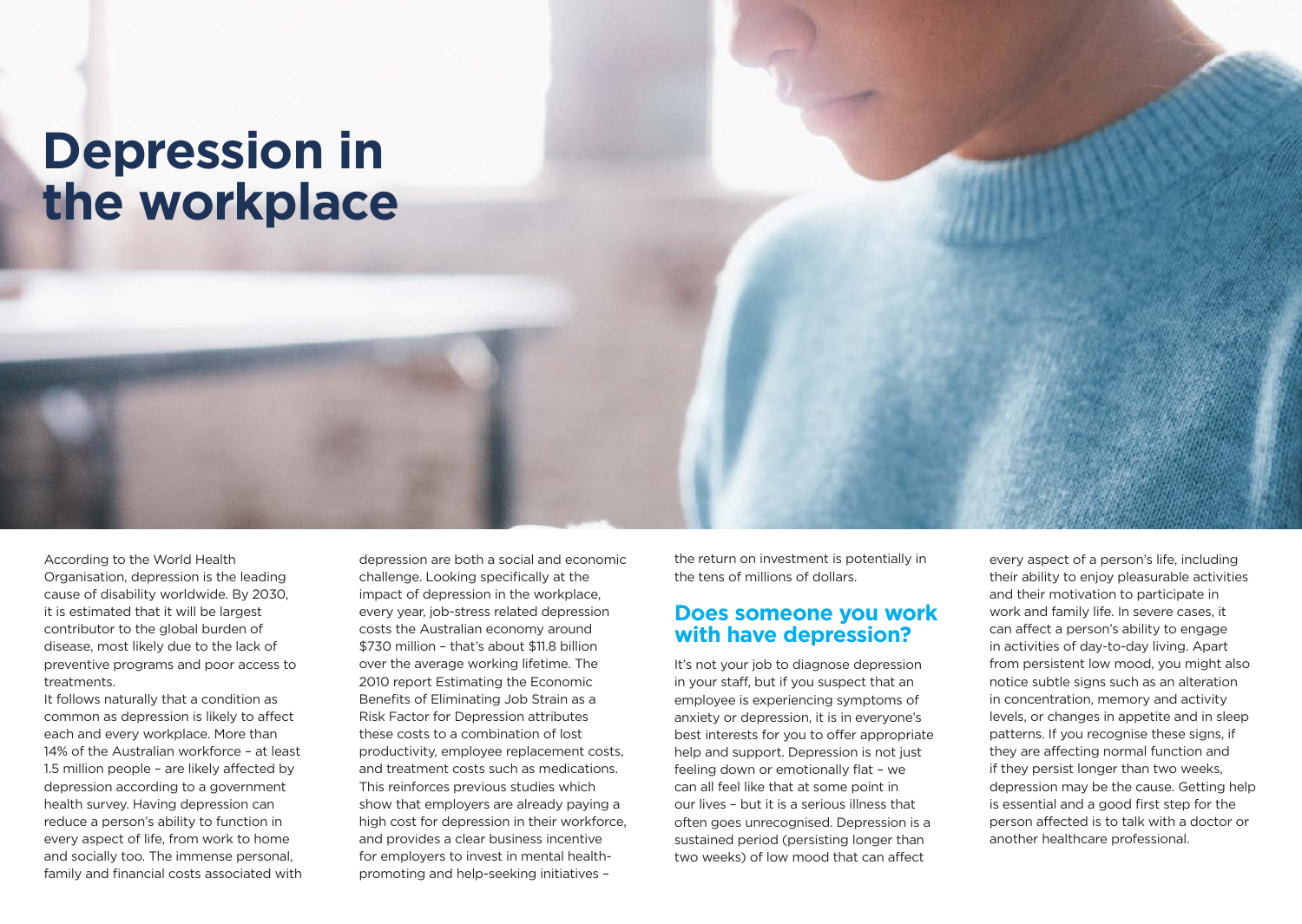

#### **Workplace solutions and adjustments**

The financial and emotional costs of an overstressed workforce may be reduced by introducing support mechanisms in the workplace. These include addressing the stigma for sufferers of stress, anxiety and depression. Research shows that the implementation of early diagnosis and intervention programs can result in a fivefold return on investment via increased employee productivity in patients with clinical depression. Most importantly, employers and colleagues should be aware that depression and anxiety are treatable. People who feel overwhelmed by stress may be depressed and should be encouraged to talk with their GP or a qualified mental health professional for help and support. Severe, untreated depression can affect an employee's productivity, as well as their judgement, ability to work with others and their overall job performance. But with recognition and care, people with depression can continue to play a productive role at work if they have the support to manage their condition.

#### **Common signs of depression in the workplace**

- **• Difficulty in concentration**
- **• Regular lateness**
- **• Ongoing tiredness**
- **• Anger or frustration with tasks or people**
- **• Avoidance of colleagues**
- **• Difficulty in meeting reasonable deadlines**
- **• Difficulty in accepting constructive and well delivered feedback**
- **• Vulnerability to stress and anxiety**
- **• Increased alcohol consumption to try and deal with the symptoms of depression**